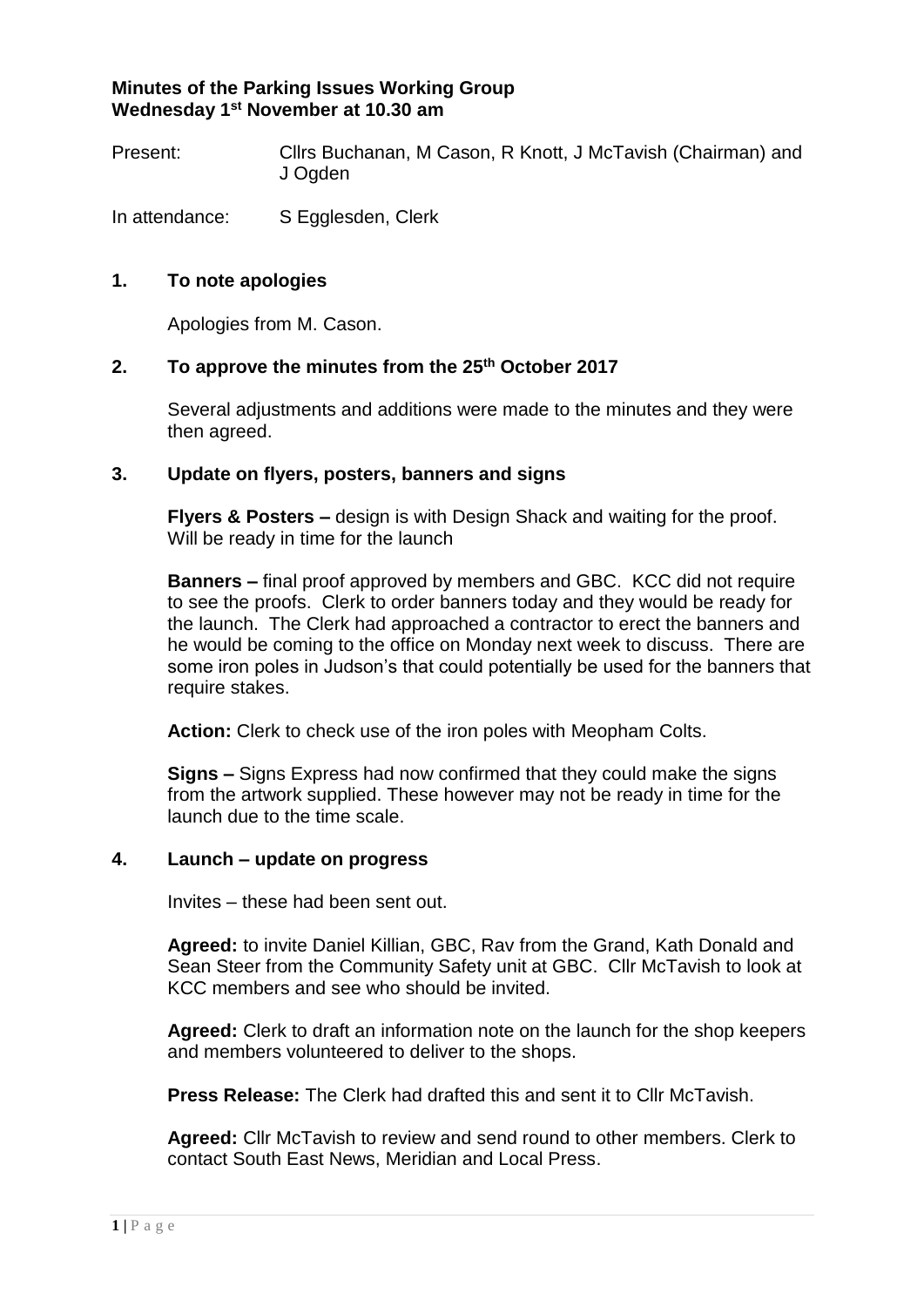## **Programme:**

Cllr Buchanan to open the launch and introduce Cllr Sweetland Cllr Sweetland to speak Mayor to speak Cllr Buchanan to close the launch and invite everyone in the pavilion for refreshments

In the Pavilion: Exhibition board with posters Tea, coffee and cakes – organised by Cllrs Knott and McTavish

Parking Cones – Cllr Knott will source parking cones

Photographs – Cllr McTavish has asked a resident to take photos for the council

Sound equipment – Clerk had arranged this with a resident

Clerk to organise name badges for the parish councillors and Cllr Buchanan to wear her Chairman's insignia.

**Agreed:** Clerk to draft a letter to the school regarding putting the flyers in the bookbags.

#### **5. Pedometers – update**

The grant for £200 has been approved by the Community Safety Unit at GBC and Clerk would order the pedometers. Discussion took place on distribution of the pedometers to the schools.

**Agreed:** to speak with the schools on this and to include the benefits of walking. To discuss further at the next meeting.

## **6. Camer Parade – update**

**Trixie Mirror –** Clerk had emailed the Highways Steward for an update

Footpath at the rear of the service road – Cllr Knott circulated a report and had noted all the streetlight numbers. **Agreed:** circulate the information to N May.

Cllr Ogden reported that the Spar at Camer Parade had installed a sign for information. **Agreed:** Cllr Ogden to speak to shopkeeper to see if the parking information could be displayed.

**Agreed:** After the launch to review parking issues at Neville Parade

Double Yellow Lines in the Service Road behind No. 4 – **Agreed:** M Cason to photograph and pass on to the clerk to forward to N.May as the lines have faded here.

## **7. Any other Business**